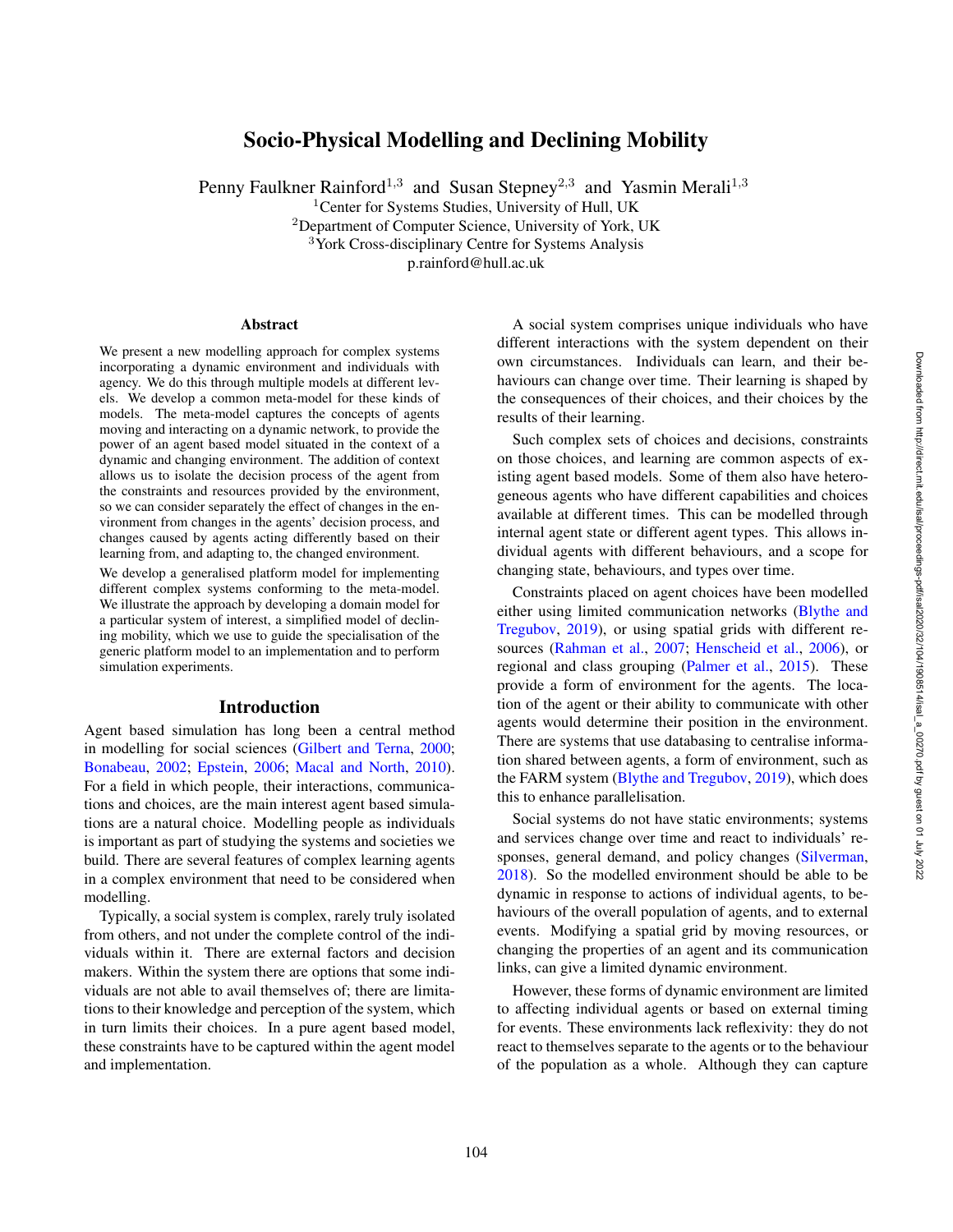some of the complexity of a dynamic environment, they are not necessarily the most natural representation to use with a domain expert to capture the essential features of the model. Design choices may be lost in translation between the intent of the domain expert and the detailed code produced by the simulation programmer without the ability to discuss a high level system design back and forth.

Here we use a dynamic network with its own state and behaviour for our environment model. This provides a sufficiently powerful representation of many kinds of complex dynamic environments, able to provide input for agents' decision making. A network environment model provides natural limitations on an agent's options, based on limitation of information and choices available at the current location, and limitations on movement in the system through the edges and nodes of the network. Also, a network representation is a natural model for communication between a domain expert and simulation programmer.

A dynamic network allows these agent constraints to change over time. Depending on what system is being modelled, agents may modify the network directly, or the network may change itself using intervenors in response to larger patterns in agent activity or to external events (Merali, 2006).

We have created NetSim, a modelling framework for socio-physical modelling, which extends plain agent based modelling with a complex and dynamic environment that can facilitate joint development of the model with a domain expert. NetSim provides agents with a context, so they can be defined separately from the environment. It also provides a complex environment with spatiality and structure that can change over time.

We can use NetSim to study agents' reactions to change. Because we are using a dynamic network, we can readily modify the variables of our network through intervenors and change its structure, with confidence of the independence of our changes. NetSim should allow for modelling of more complicated systems, carefully separating out the agent properties, the environmental properties, and their interactions. This should make it simpler to model agent and environmental behaviours, and to explore the consequences of changing them independently.

# Rationale

The importance of environment on systems has been shown in many different contexts. It has repeatedly been shown that system models respond differently in different environments. An example from ecology is the theory of island biogeography (MacArthur and Wilson, 2001), which posits that distance from the mainland and size of island are as significant in the extinctions caused by invasive species as are the species themselves. In plant growth modelling, environmental L-systems (Měch and Prusinkiewicz, 1996) incorporate a model of the environment alongside models of the growing



Figure 1: The relationships between the meta-model, the models, and the code. The domain framework model is an instantiation of the meta-model in domain terms suitable for communication with the domain expert; the domain model is a specialisation of this for a specific problem. The platform framework is an instantiation of the meta-model in generic implementation terms capturing generic agents and networks. The platform model is a specialisation of the generic platform framework, specialised with (suitably translated) domain components. The simulation framework and simulation platform are executable implementations of these models.

plants, and clearly demonstrate the effect of different environmental conditions such as regions with varying illumination. In animal behaviour (Győri et al., 2010) the context of the situation changes the animal's reaction to others.

As complexity increases it becomes harder to define the boundaries of a system. In addition to defining the objects of interest, it is important also to find a way to include the surrounding interacting elements. This can be done by incorporating the salient environmental features into the complex system model.

We can also use the environment as the means to mediate communication between agents, by using the technique of Environment Orientation (Hoverd and Stepney , 2015), which results in all communication being local. This can reduce the complexity of multiple agent-to-agent communications. We use this as the concept behind separating our agents and environment in our model.

# Model and meta-model

Here we follow the CoSMoS (Complex Systems Modelling and Simulation) approach (Stepney et al., 2018) by developing not just an implementation model but three separate kinds of models (figure 1). First, the *meta-model* defines the concepts used for this type of modelling. Then we have two specific models for any particular implementation of the system. The *domain model* uses the concepts of the metamodel to define the problem domain, with the assistance of domain experts. This model defines the system in a way that matches the domain experts' understanding, while placing clear boundaries on the system to be modelled. Finally, the *platform model* is the model that is to be implemented in software. It also uses concepts from the meta-model.

Here we use two levels of models. We define generic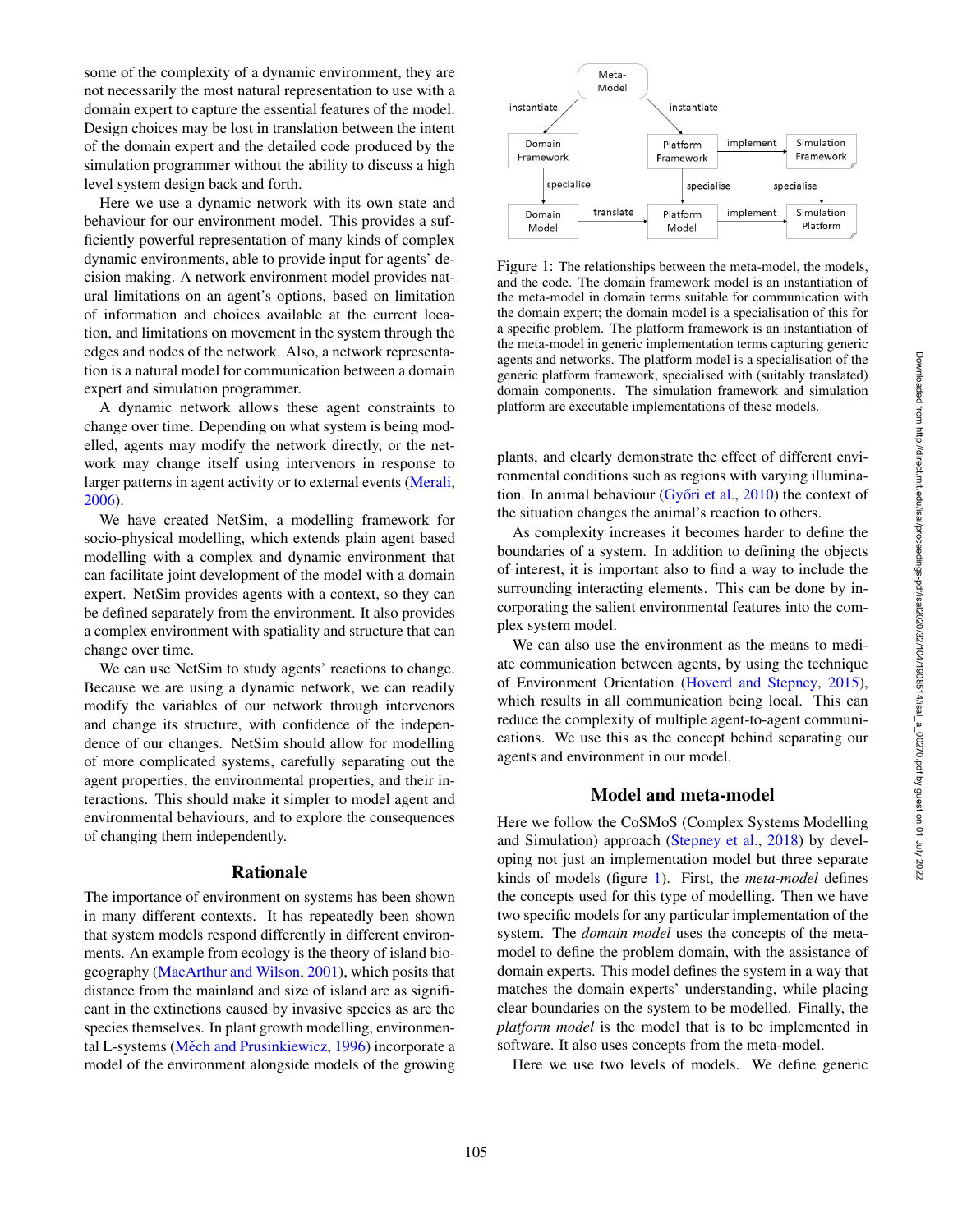

Figure 2: The components of the socio-physical metamodel, which combines agents and networks. The modelling language used is UML; colour is used to highlight different parts of the metamodel. Player is a generalisation of Edge, Node, and Agent. A Connector associates Players; there are three subclasses of Connector (not shown): link connectors associate Nodes and Edges into networks; location connectors associate Agents with the Nodes where they are located; population connectors associate Agents into (sub)populations. Role associates Players with the State and Actions that define their behaviours. Events associate Actions, Intervenors and Viewers: Actions and Intervenors can be triggers of events; Actions and Viewers can handle (receive and respond to) Events.

*frameworks* suitable for NetSim domain and platform modelling. Then we specialise these, to create a particular domain model and its corresponding platform model. The code for the simulation framework is available: github.com/faulknerrainford/SPmodelling

## Meta-model

There are a variety of agent based meta-models developed for different purposes in the literature, for example, Omicini et al. (2008); Klügl and Davidsson (2013); Purvis et al. (2014); Banzhaf et al. (2016). Our NetSim meta-model captures the concepts instantiated to build our socio-physical models, combining concepts from ABM and from networks, see Figure 2 .

Whether to model an entity as an Agent or a network Node is a *modelling decision*. Agents would tend to be active entities that 'decide' and 'chose' – to have *agency* – whereas Nodes would tend to be more reactive entities, passively following the rules of the world. However, this is not necessarily always the case: for example, a simple social network model might dispense with Agents, and use Nodes to model the social entities; a physics-based ABM might have purely reactive agents (such as molecules) flowing through a spatial network, according to the laws of physics.

Network: Node, Edge. We use a network to model an environment. A system may have more than one environment of interest, hence more than one network (for example, a spatial network and a social network). A Network is an association (a graph) of nodes and edges.

- Node : This models a place in the environment; agents are located at nodes. A node has its own state and behaviour, modelled as a Role.
- Edge : This models a route between places in the environment; agents can move between nodes only along edges. An edge has its own state and behaviour, modelled as a Role.

# Agent, Population

- **Agent** : This models the actors in the system. An agent is located at a node a network; an agent may be located in multiple networks. The node provides the agent's local environment. An agent can play many Roles.
- **Population**: an association of Agents that are considered worthy of a group identity, for example, all agents playing some role, or at some location, or in some network; membership may change over time.

## Role, State, Action, Event

- Player : a generalisation of Agent, Node, and Edge, allowing all of which to play one or more Roles
- Role : Role associates Players with Actions and State; it models a behaviour of players. It allows different categories of behaviour, eg, student/teacher, farmer/policy maker/customer. All players playing the same role have the same behaviour specification; the behaviour instance is modulated by that agent's current state in that role – eg a customer may be more or less risk averse. Roles have state and perform actions. A Player may play multiple Roles, over time, or simultaneously  $-$  eg, a person may be a student on one course whilst teaching another. In particular, agents may play different roles in different networks.
- State : the model of the local state of a Player in its respective Role, which it can use to decide actions, and which can change as a result of acting. State change allows learning.
	- an agent can have private state, that only it knows, and public state, which is visible to its node, for the node to provide to other enquiring agents (through Environment Orientation). An agent can also have 'extrinsic' state: state it is unable to make private, for example, its location (a node has to know which agents are located at it).
	- an agent can see its node's state, and the state of an edge it traverses. It cannot directly see the state of another agent, or another node: it must request this information through its node (Environment Orientation)
	- a node can see the state of its edges, and the state of the nodes at the other end of its edges.
	- an edge can see the state of the nodes at its ends.
- **Action**: the model of the individual actions that players can perform. This model may be instantiated as a state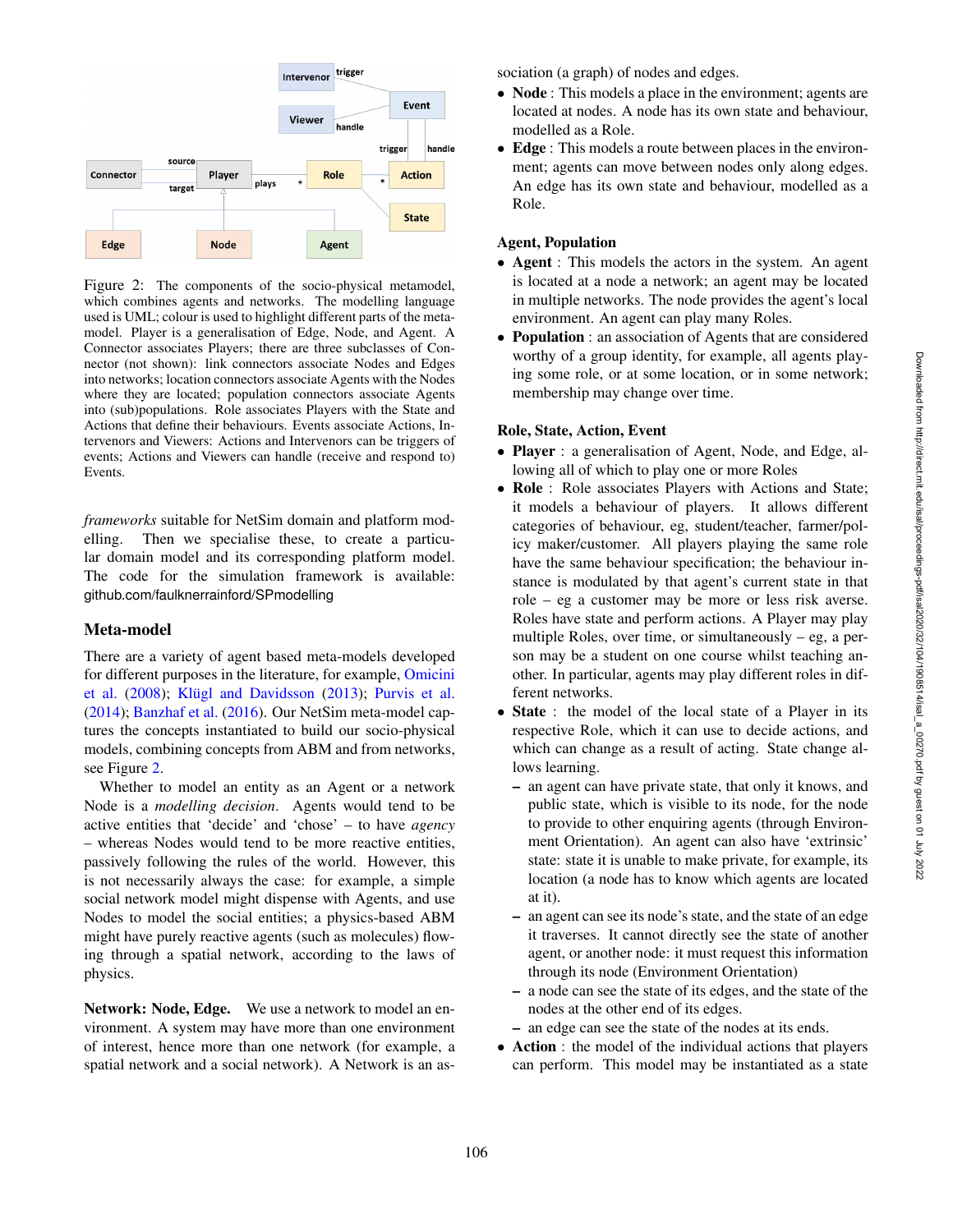transition diagram, or some other formulation of state change.

• Event : Event associates Actions with each other, and with Intervenors/Viewers, providing communication between Players, and with the user. Actions and Intervenors can trigger Events; Actions and Viewers can handle Events.

System The system comprises all the players. This metamodel is 'flat': all agents and network nodes are at the same level. It is simple to extend this to a hierarchical model, where network nodes can be associated with not only with the individual agents located there, but also (sub)systems of players (networks and populations), by use of the Composite pattern (Gamma et al., 1995).

Dynamics concepts govern how things change (not shown in the figure).

- state change : players have mutable state, which they can change with their actions. Agents additionally can change the state of nodes and edges, but not of other agents (this is part of the underlying Environment Orientation of the model)
- lifecycle : players are created/born, they change/behave/ act, and finally they are deleted/die
- movement : agents can move between the nodes of their network, along network edges

Intervenors, Viewers are used to provide an interface between users and the system, to allow experiments to be performed, based on the "Model-View-Conroller" (MVC) pattern (Krasner and Pope, 1988).

- Viewer : observing (parts of) the system over time, via handling certain Events
- Intervenor : making changes to the system during its lifetime, by triggering appropriate Events. An Initialiser is an Intervenor used to specify the initial state of the system.

## Demonstration case study

Here we describe a small example to demonstrate the use of the NetSim socio-phyical model framework. This covers the description of the platform model, a specialisation of the platform framework.

We use the example of the effect of falls and deteriorating mobility in the elderly. This particular problem has factors such as the limitation of access to resources over time due to the difficulty of reaching them, and that in different environments an individual's mobility can be affected differently; for example: sitting in a hospital bed reduces the chance of a fall but causes further loss of mobility; occupational therapy might improve the agent's mobility, but can be hard to get to if mobility is poor.

In this example context and environment is crucial to agent behaviour and options. Separating the choice the agent makes from the limitation on options made available to the



Figure 3: Mobility network, structure showing nodes and edges for case study

agent by the medical and social care services allows us to consider the effects on the agents of changes to their environment without changing the agent model.

This case study uses only some of the capability of our framework; more extensive models are being developed. This is a small initial example of the instantiation of metamodel and specialisation to model a particular domain and problem. It does not use multiple agent roles or types, or multiple networks; the single network has a static structure during an experimental run. However, the parameters of the model are dynamic and controlled by an intervenor, based on information from a viewer.

We focus here on the platform model, as relevant to the work presented here; for the full simulation code implementation see github.com/faulknerrainford/FallModel, version 0.0.1, which specialises the generic simulation framework.

## Network

Our model captures treatment of declining mobility through six key services, each modelled as a node in the mobility network (figure 3). The Home and Social nodes capture the 'normal' services for agents; these represent individuals staying at home with minimal movement, or engaging in social activities outside the home involving more movement and interaction with others. Then we have the medical services: Hospital, GP and out-patient Intervention. In response to events an agent might go to the Hospital for treatment, or to a GP for advice. They might also be referred to an out-patient Intervention in the form or physio- or occupational therapy. Finally we have the state of having become unable to continue living independently in their home; the agent is in Care.

There are several edges in the network. There are edges from the Home node to all other nodes. The Home node is a base for the agents; the agent can go to any of the other nodes from there. There are return edges from all these nodes to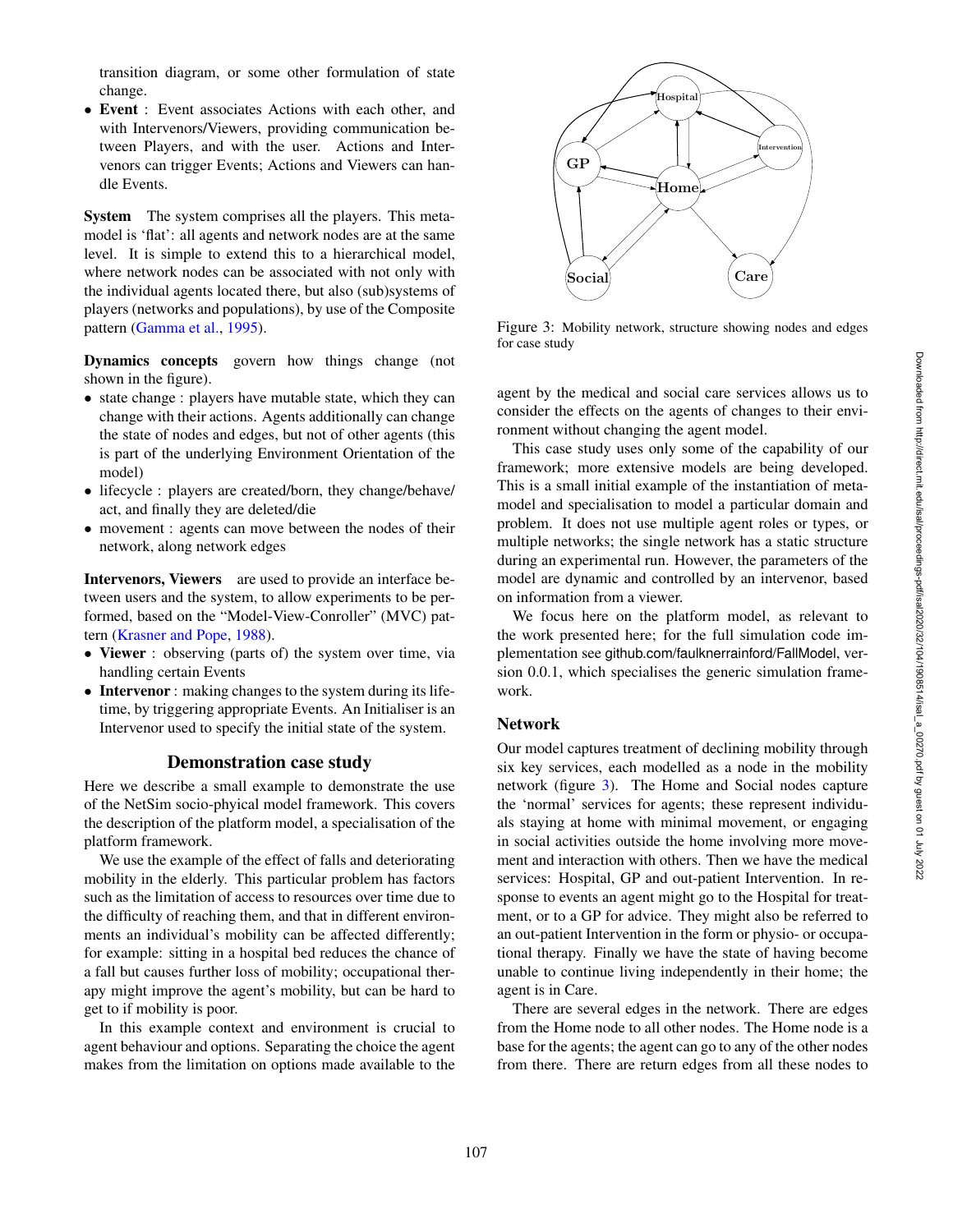| <b>Algorithm 1</b> Perceived choices after Fall |                                |  |  |  |
|-------------------------------------------------|--------------------------------|--|--|--|
| 1: $m :=$ Agent. Mobility                       |                                |  |  |  |
| 2: if $m < 0$ then                              |                                |  |  |  |
| <b>return</b> Care<br>3:                        |                                |  |  |  |
| $4:$ else                                       |                                |  |  |  |
| 5:<br>$r :=$ random $(0:1)$                     |                                |  |  |  |
| if $r < e^{-3m}$ then<br>6:                     | $\triangleright$ Severe fall   |  |  |  |
| 7:<br>return Hospital                           |                                |  |  |  |
| else if $r < e^{-2.7m}$ then<br>8:              | $\triangleright$ Moderate fall |  |  |  |
| 9:<br>return GP                                 |                                |  |  |  |
| else if $r < e^{2.1m}$ then<br>10:              | $\triangleright$ Mild fall     |  |  |  |
| 11:<br><b>return</b> [Intervention, Social]     |                                |  |  |  |

Algorithm 2 Node states

| $1:$ Home                              |
|----------------------------------------|
| 2: Queue: Dictionary {Time:Agent List} |
| 3: Hospital                            |
| 4: Queue: Dictionary {Time:Agent List} |
| 5: Intervention                        |
| 6: Capacity: Integer                   |
| 7: Load: Integer                       |

the Home node, except from Care, which is a sink node.

Agents can fall at any node except the Hospital or the GP. The Hospital has no falls as patients in hospital are assumed to be in bed or monitored as they move such that any falls have no lasting effect. The GP is a location an agent attends for a short period of time and is mostly spent sitting, likely with more care since these agents go to the GP only after a fall. The falls come in three varieties – severe, moderate and mild – and occur at random based on the agent's mobility (Algorithm 1). The severe falls direct agents to the Hospital, moderate falls direct to the GP; a patient might not go to Hospital for a fall but still be concerned enough to go to see their GP.

There are also edges from GP to Hospital and Hospital to Care. If an agent's mobility is particularly low when they go to see the GP they are redirected to the Hospital. The edge from the Hospital to Care exists as agents with very low mobility are not sent Home but directly to Care.

Where it is possible for an agent to spend more than a single time step at a node, the length of time an agent will be there is predicted on arrival and is used to add the agent to the node's queue, a list of agents to be processed at that time step (Algorithm 2). To process a time step we work through each node. If a node has a queue type, only the first entry in the queue is evaluated. If a node does not have a queue type all the agents at the node are evaluated.

## Nodes

Nodes provide context and environment to agents. When an agent attempts to make a decision about where to move next, it takes its initial perception of options available from the node. The node assesses if the agent falls (as this is more environmental and not in the control of the agent) or if other

| Node         | Energy        | Mobility        |
|--------------|---------------|-----------------|
| Home         | 0.3t          | $-0.015t$       |
| Hospital     | $0.2 t - 0.8$ | $-0.1 t - 0.25$ |
| GP           | $-0.3$        | $-0.1$          |
| Social       | $-0.4$        | 0.05            |
| Intervention | $-0.8$        | 0.3             |

Table 1: Parameter modification by nodes where  $t$  is the integer timesteps the agent spends at the node, includes edge costs

## Algorithm 3 Agent State

|    | $1:$ Agent                            |  |
|----|---------------------------------------|--|
| ኅ. | $E_{\text{noscatt}}$ $D_{\text{col}}$ |  |

- 2: Energy: Real<br>3: Mobility: Re Mobility: Real
- 4: Well-being: Healthy | Fallen | At Risk<br>5: Referral: True | False
- Referral: True | False
- 

#### Algorithm 4 Capacity limitation

- 1:  $c :=$  Intervention. Capacity
- 2:  $l :=$  Intervention. Load

3: if  $l \geq c$  then

4: remove Intervention from PerceivedChoices

nodes are at capacity. In the case of a fall a deterministic option is presented to the agent of seeking medical help, either in the form of a hospital or GP visit. Assessing both the fall and response uses the state of the agent but is determined by the environment. After fall assessment then the home node performs an additional check based on the capacity of the Intervention node.

The nodes affect agent mobility and energy (Table 1). The Home and Hospital nodes cause an agent's mobility to decline per time step they are located there. The Social and Intervention nodes host agents for only a single time step, and both increase mobility. The Intervention is more effective than the Social node, but requires twice the agent energy. Energy is replenished in Hospital and at Home. Energy in this case is a simplified view of the need for the agent to have personal resources; in an expanded system it might be suitable to consider physical energy alongside some form of emotional resource such as motivation. The GP node does not affect mobility or energy itself, but redirects the agent and provides referrals to Interventions, which have energy costs and mobility requirements. Edges to the GP and Hospital nodes representing falls also cause large drops in mobility and energy (included in the values in Table 1), depending on their severity. Agents are also informed by the environment if they have a 'mild fall', which affects their mobility but does not prompt medical intervention.

# Agents

Agents (Algorithm 3) move in the network, based on the filtered options shown in figure 4. These are filtered first by the node, which removes edge choices, based on agent state,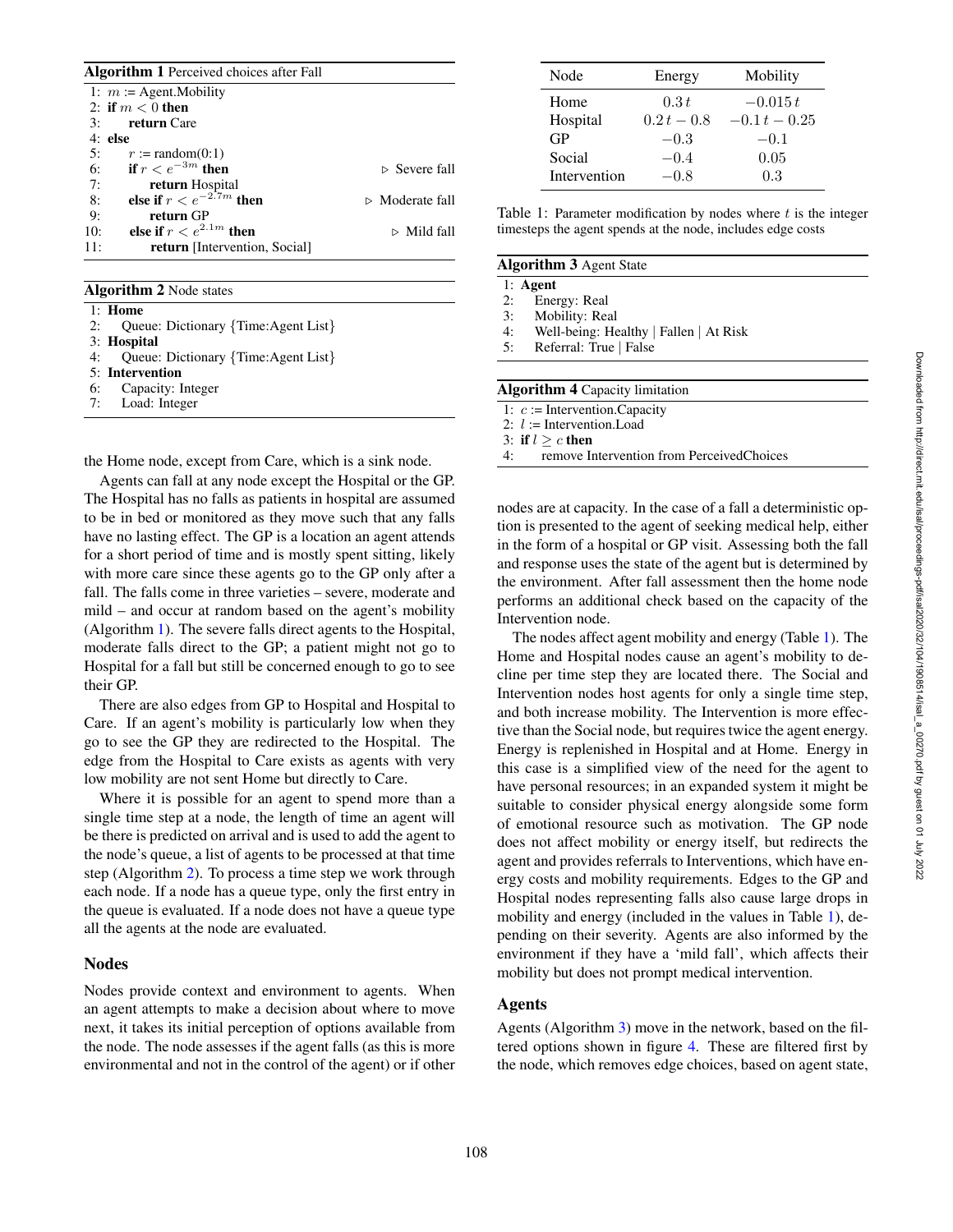

Figure 4: Filtering of option from outgoing edges of a node in the network. These are filtered by the node and then the agent.

| <b>Algorithm 5</b> Referral system               |  |  |  |
|--------------------------------------------------|--|--|--|
| 1: if Agent leaving Intervention then            |  |  |  |
| Agent.Referral := $(Agent.Mobility < 0.6)$<br>2: |  |  |  |

overloaded nodes (Algorithm 4), and choices that require the agent to have a referral it does not have. The node then determines if the agent falls, and its severity. In the case of a severe fall the agent is sent to the Hospital; in the case of a moderate fall the agent is sent to the GP; mild falls are only recorded (they affect the agent but do not send them anywhere). The result of this filtering is passed to the agent. If there is more than one option remaining, the agent does its own filtering, starting with whether it has the energy to take that option. Of any remaining options, the agent will use its current state to choose one. The only free choice in this system is that sometimes the agent can choose between Social and Intervention. If it can, it will choose Intervention as that is considered to have a higher worth than Social, but only if the agent has sufficient resources to go to Intervention.

Agents who go to the GP are either sent to Hospital or sent Home with a referral (Algorithm 5). All agents discharged from the Hospital are referred. This is a referral for an Intervention (physiotherapy or occupational therapy). A referral is required to access the Intervention node. The Intervention node removes the referral after evaluation of the agent if the agent's mobility is over a threshold value which does not represent 'good' but 'sufficient' mobility.

As an agent loses mobility it is redirected by the nodes into Care. At this point the agent exits the system.

# Capacity Setting

In the model described above, agents are referred for Intervention only after a severe fall. The follow-up care of those discharged from Hospital is the primary purpose of the Intervention. The hypothesis we test here is that with the same resources the agent population is better served if Intervention resources are available not only for those agents who have already had a severe fall, or, that prevention is better than cure.

## Algorithm 6 Capacity setting Intervenor algorithm

- 1: IntervalHistory : list of Intervals
- 2:  $c :=$  Intervention. Capacity
- 3:  $i :=$  current average Interval
- 4: IntervalHistory  $+= [i]$
- 5: if Interval has increased since last week, and Interval > a week then
- 6: Intervention. Capacity :=  $c + 1$
- 7: else if Interval has decreased since last week, and Interval  $<$  a week then
- 8: Intervention.Capacity := max $(c-1, 0)$



Figure 5: Histogram of frequency of capacity for the intervention node in systems with dynamic capacity, taken from all 5 runs

Before we can test this hypothesis we need to determine the amount of resource needed by the population. To do this we use a Viewer to observe the length of time between an agent leaving the Hospital with a referral and attending an Intervention. Based on the change in average time interval between referral and Intervention over the last 5 time steps we use an Intervenor to vary the capacity limit of the Intervention node (Algorithm  $6$ ): if the average is rising, we increase capacity; if the average is falling, we decrease capacity. This gives a capacity that fluctuates with the demand.

We perform 2000 time steps with 750 agents on our network with the capacity adjustment Viewer. A second program ensures that the system always has 750 active agents. It is not triggered by the patient arriving at Care, rather it watches the system and if it sees there are less than 750 agents it adds new ones at the Home node.

We perform 5 runs and collect the capacity values over time in each run. This gives us a histogram (figure 5) that tells us the adjusted capacity at any point in time. We aim to have sufficient capacity as much as possible with out assigning more resources than needed.

From the histogram we see that we can cover the demand 68% of the time with a capacity of 2; this would be a minimal capacity representing a heavily stretched provision. A capacity of 4 should cover demand 91% of the time; this would represent a good provision without wasting additional resources. For the purpose of our next set of experiments we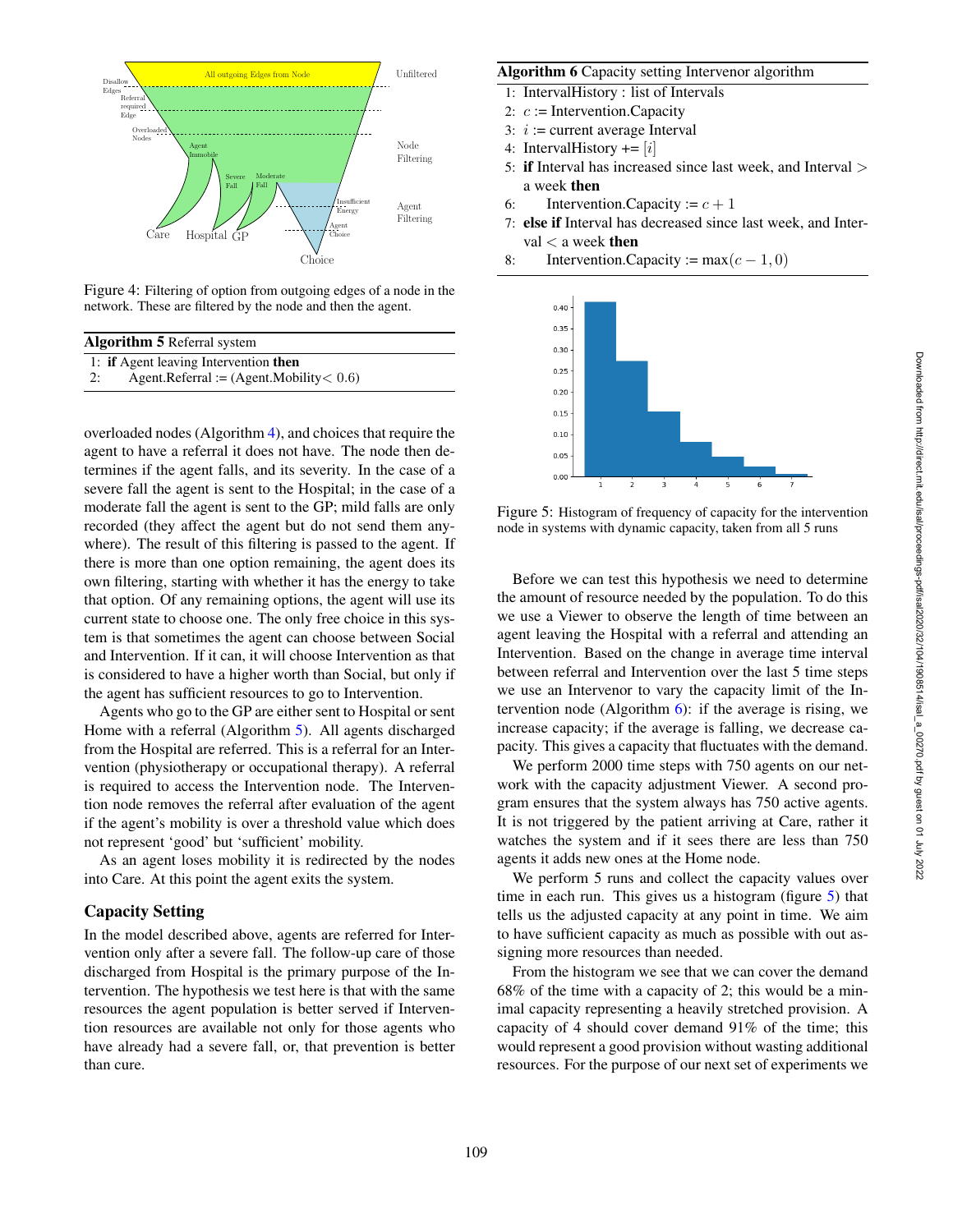

Figure 6: Network used in experimental set up with the addition of a second intervention node

use the lower capacity of 2. This allows us to test our particular hypothesis in a sparsely provisioned setting closer to reality.

# Experimental Set Up

We investigate if wider access to intervention can benefit the population as a whole. To do this we take the capacity of 2 established in capacity setting and run three variant systems.

The first, 'Control', is the same as the system in the capacity setting case, but with the capacity fixed at 2 on the Intervention node.

The second, 'Open50', introduces a second intervention node, InterventionOpen (Figure 6). This operates in a similar manner to the original Intervention node, with two differences. The incoming edge no longer requires a referral, nor does it have any requirement on the status of agents using it. The capacity of the each Intervention node is 1. This gives us the same overall capacity but with some of it available to all agents.

The third, 'Dynamic', also uses the second Intervention node. It uses the same algorithm as the parameter setting to move capacity from Intervention when it is not needed to InterventionOpen, to try to keep the intervention time under 14 timesteps, and stable.

We look at two metrics for the results, both looking only at agents that have had a full life cycle in the system, from entering the system as an individual with declining mobility at risk of a fall, to when their mobility becomes too low for independent living and they move into Care. The first metric is the *system interval*: the total time from being introduced to the population until entering Care. The second is the number of *recoveries* in this time, where the agent regains enough mobility to be considered 'healthy' again, with the level of mobility at which there is negligible risk of a fall. The agent's mobility still continues to decline over time, as this model is based on decline in the elderly who are losing



Figure 7: Distributions of System Intervals in original system, a system with open intervention available and a system with dynamic resource allocation. Median Control: 26, Median Open Intervention: 45, Median Dynamic:48. There are a few outliers that remain in the system for longer than 500 timesteps including those who remained in the system for almost the entire run, max system interval 1997



Figure 8: Distributions of Recoveries in original system, a system with open intervention available and a system with dynamic resource allocation. Median Control: 0, Median Open Intervention: 1, Median Dynamic:1.

mobility due to age such that decline cannot be completely prevented.

## **Results**

We see an increase in the system interval for both Open50 and Dynamic, where the agents have open access to the intervention (Figure 7). The median increase is 19 time steps for Open50 and 22 time steps in the dynamic system. The p-values (Mann-Whitney U test) are effectively zero, but the effect sizes (Vargha-Delaney A value) are 0.59 for Open50 and 0.61 for Dynamic system, both of which are small effect sizes. This increase suggests there is some benefit to the population but it would be a stretch to suggest the resource re-allocation would be worth it.

For the number of recoveries (Figure 8) the p-values are again effectively zero, but the A values are 0.65 and 0.67 respectively, which are medium effect sizes. This is an indicator of possibility for improvement in the population; the change of a median number of recoveries from 0 to 1 is promising. From Figure 8 we see that the maximum num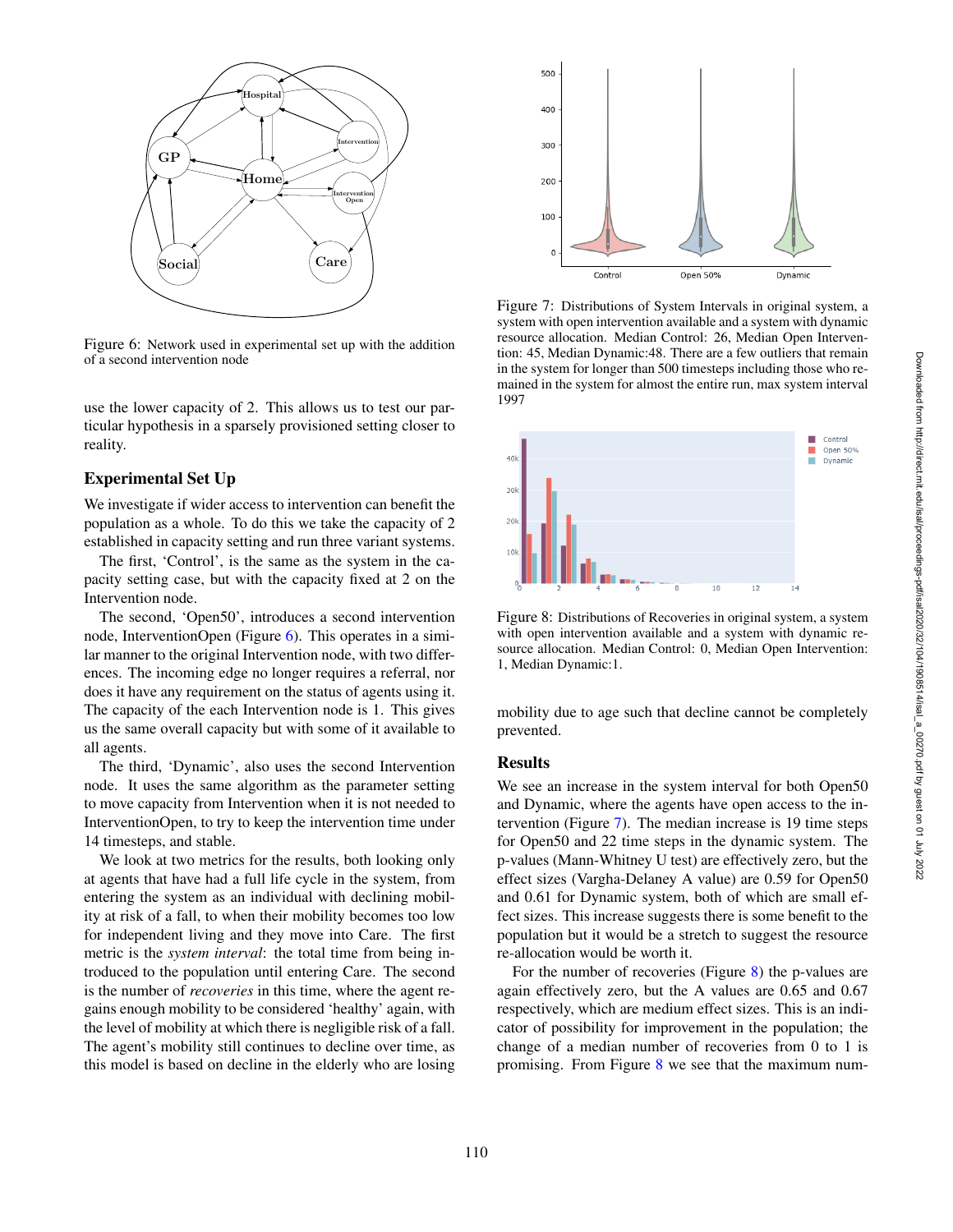ber of recoveries is quiet high, with some agents having recovered 12 to 14 times. The interquartile range however changes significantly for the two new systems: the majority of agents in these systems recover at least once, whereas in the control system at least 50% never recover.

These results suggest that further investigation of these types of system is needed. These models are based on the premise that in the real world systems tend to be under pressure and over-subscribed. Here, when we take resources away from vital care we see no negative effects over the lifetime of the agents, but there will be other factors in the real world. In future work, we need to improve the accuracy of the pressure on the system based on real world numbers.

# **Discussion**

This case study is a small initial example, intended to demonstrate the interplay between the agent model of individuals, and the network model of the environment. It could be extended to demonstrate further capabilities of the modelling approach. In ongoing work we are adding a second network to the system: a social network with nodes representing individuals including patients and groups and organisations. We are also adding carers, a second role with different behaviours, to the system, who can support patients and can be patients themselves. This social network will be a dynamic network, in which agents create and destroy social edges. There will also be Intervenors who use Viewer information to introduce additional 'group' nodes and edges representing the existence of persistent social clusters within the social network. We will also introduce change in the the current network by introducing more and varied social options that can appear and disappear over time.

Particular domain models should as far as possible reflect as much of reality as needed to test the relevant hypotheses. To do this we need domain experts to provide input to the models and hypotheses; without this interpreted domain input we cannot build realistic models. One advantage of domain modelling is that network diagrams are an accessible tool for communicating the different aspects and states in the system with those who do not have expertise in computational modelling or programming. This can help us to expand the system towards realism and towards models that can answer the questions of interest to our domain specialists.

One large gap in realism in this and many other agent based models is the discrete timestep. Reality does not happen in discrete units of time. This is why our home and hospital nodes have queues, so they can predict when the agents will move on. They are designed to work on the same basis as a discrete event simulation (DEVS), providing a joining of two well established modelling techniques (Siebers et al. , 2010). This design will allow the existing system to be adjusted to work in continuous time as a DEVS implementation: the time to be spent at a node until the event that causes the agent to move on is predicted on arrival, and used to process only those agents that are changing at any given time.

These extensions could allow us to efficiently simulate continuous time transitions and structural changes in systems with a large heterogeneous population.

This sort of change modelling combined with the dynamic parameter setting we used here are two main advantages of socio-physical modelling. It allows us to develop a stable state system that reflects our data by re-balancing parameters live in the system. We can then begin to implement change in the system to see the agent reaction and the effect on regular system dynamic processes.

We can use this modelling to consider the process of change and if how the change is implemented makes a difference to the eventual steady system state.

This is a starting point for tackling the 'wicked' problems that pervade many social areas: health, agriculture, economics. Applications might include looking into the effects of small interventions on public health, testing best practice for preventing food fraud and pest spread, or even looking into the knock-on effects of a pandemic on individual spending and economic recovery for small business.

## **Conclusion**

The NetSim meta-model is designed for, but not limited to, contextualised human systems. This is a very broad remit. There are cases where contextualisation of this sort would be unnecessary for an effective agent based model since there is limited feedback from the environment. In most complex human systems there is feedback between individual and population behaviour and the environment.

The meta-model presented here, in concert with the simulation framework software developed for this example, has the potential to be applicable across a broad range of domains. It has the ability to look not just at multiple versions of a complex system, but at what changing the system would do to the population and the individual agents, possibly unveiling perverse incentives learnt during transition or in the new system. These are visible in this model as the learnt behaviour of the agent is separated from the environment.

### Acknowledgements

This work was funded by the University of Hull Cluster for the Resilience of Socio-Economic Systems.

## References

- Banzhaf, W., Baumgaertner, B., Beslon, G., Doursat, R., Foster, J. A., McMullin, B., de Melo, V. V., Miconi, T., Spector, L., Stepney, S., and White, R. (2016). Defining and simulating open-ended novelty: Requirements, guidelines, and challenges. *Theory in Biosciences*, 135(3):131–161.
- Blythe, J. and Tregubov, A. (2019). FARM: Architecture for distributed Agent-Based social simulations. In *Massively Multi-*